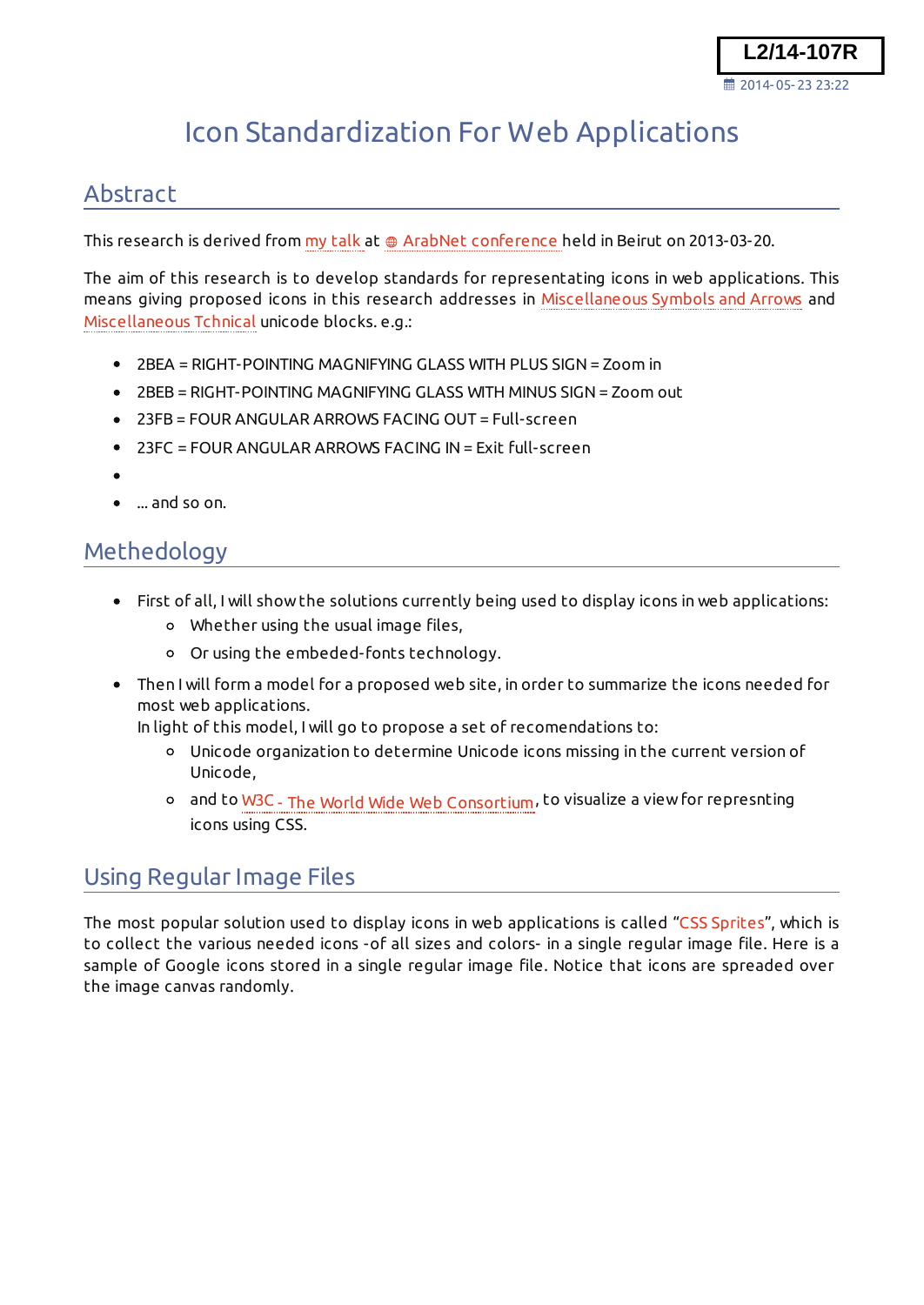

# Using The Embed Fonts Technology

The embed fonts technology has paved a new way for web developers to represent icons using characters in the embedded fonts instead of the regular image formats used usually in the web, such as PNG, GIF… etc, which represents an important step for icon addressing in software industry generally, and in web development world particulaly.

This step coincided with another important step as important as its previous one, which is the adoption of Unicode 6.0 for a broad spectrum of @visual symbols (Emoji) and embedding it in its tables.

Emoji are the ideograms or smileys used in Japanese electronic messages and webpages, 66 whose use is spreading outside Japan. Originally meaning pictograph, the word emoji literally means "picture" + "character". @ Wikipedia, 2014

This step might lead us to a completely different usage of Emoji; providing a stable standard for addressing UI icons in software engineering. According to this version of Unicode, each popular UI icon had a stable address in Unicode blocks. For example; the muted speaker has the address 1F507, and the magnifying glass has the address 1F50D... and so on.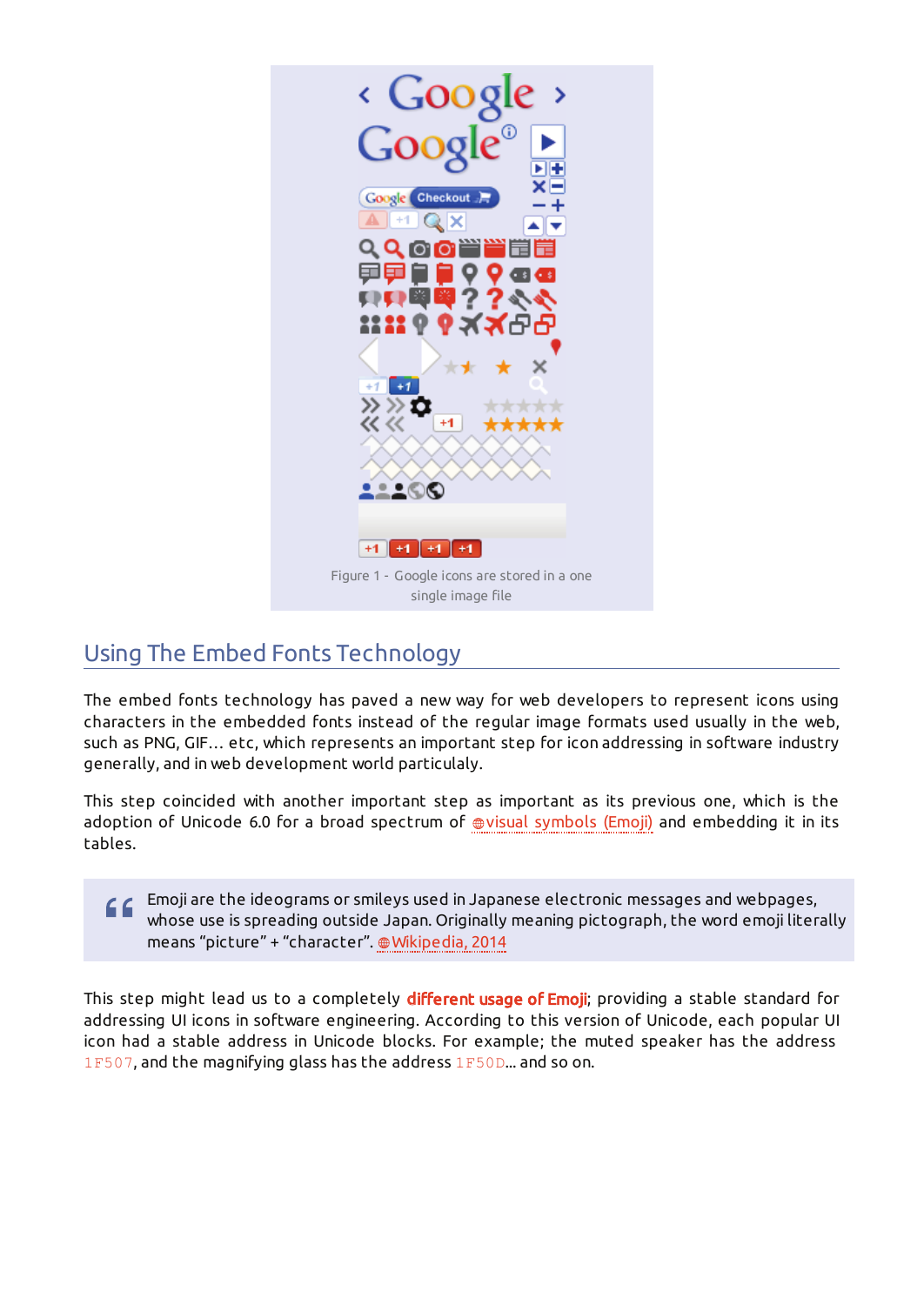

RichStyle font is an attempt to implement the idea of icons-addressing in the web pages through the Unicode 6.0 and above, but this project revealed a lack of some icons and visual symbols that are not addressed yet by Unicode. These icons are the ones that have a label in the preview page of RichStyle font.

### Recomendations for Unicode: Missing Icons

In order to clarify this limitation I will try to develop a model for a generic web site covers the most popular requirements for a modern web site.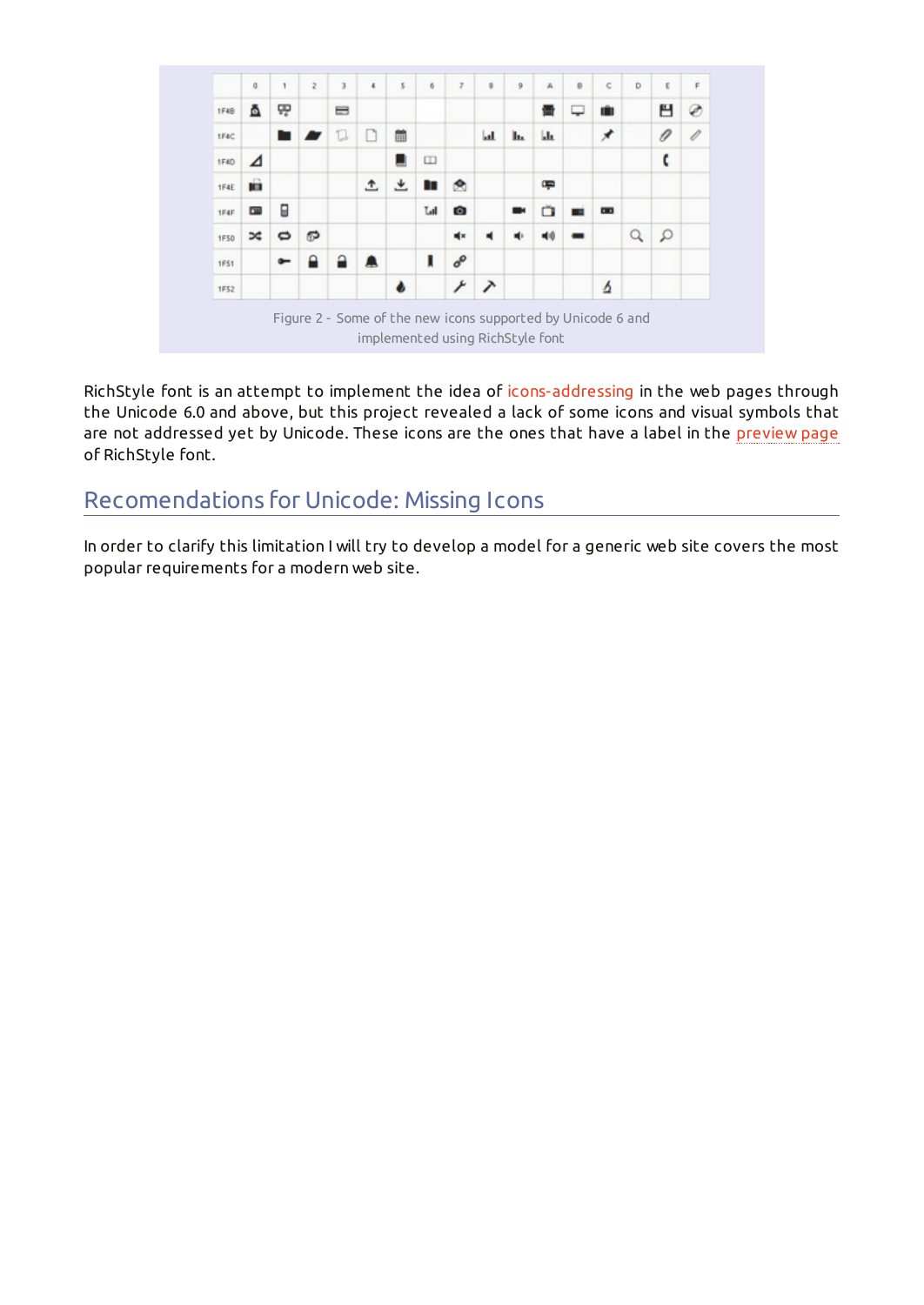

Notice that:

- Every single class in this model needs an icon.  $\bullet$
- $\bullet$ Every single opertation in each class needs an icon too.
- Attributes do not need icons.

In the light of this model, and comparing to the icons supported in Unicode 7.0 beta, web developer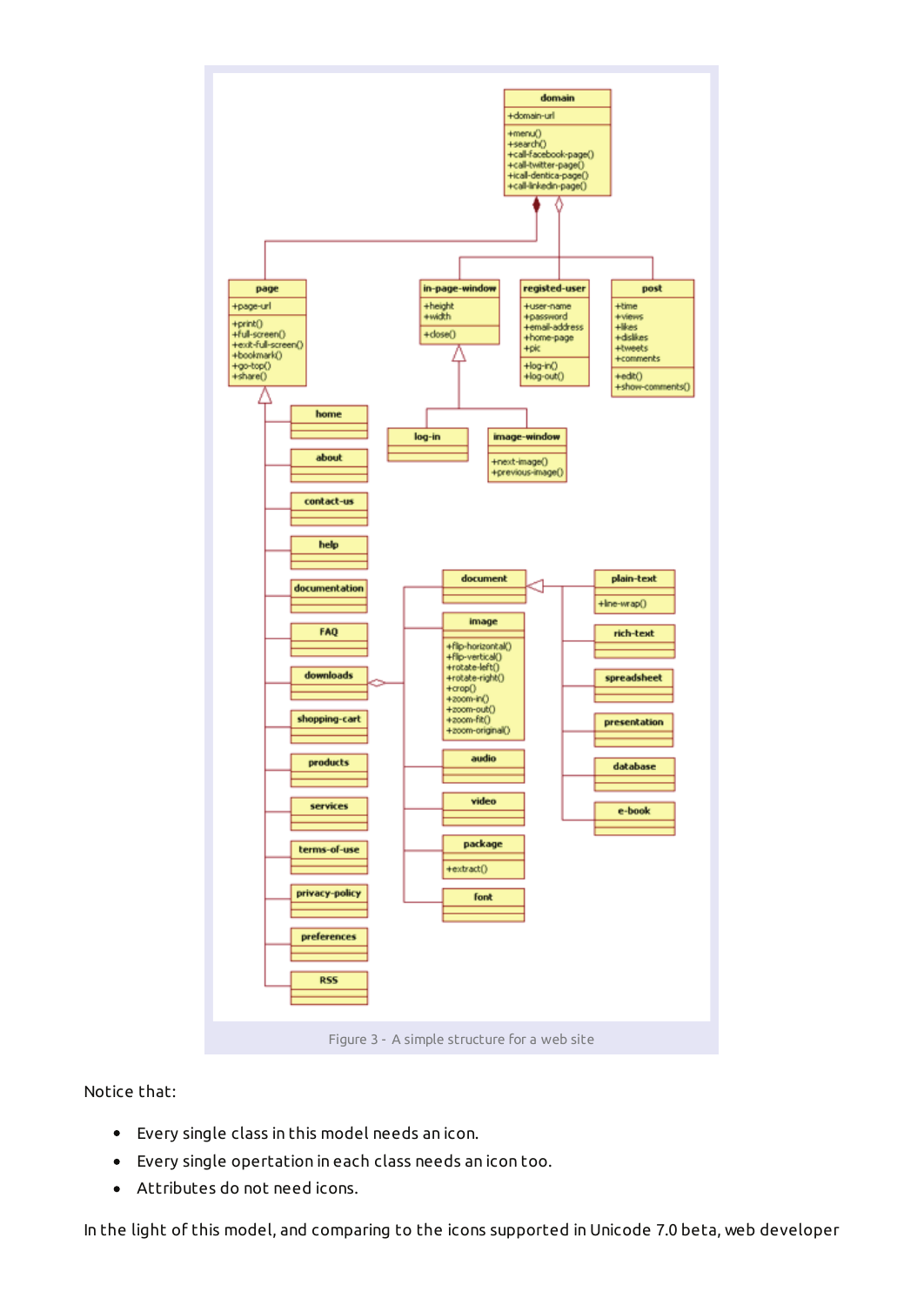#### can use the following Unicode icons:

| about class<br><b>CIRCLED INFORMATION SOURCE</b><br>1F6C8<br>$\boldsymbol{i}$<br>audio class<br><b>MUSICAL NOTE</b><br>1F3B5<br>music, being in good<br>mood, audio clip<br>bookmark<br>1F516<br><b>BOOKMARK</b><br>operation<br><b>CANCELLATION X</b><br>close<br>close operation<br>1F5D9<br>X<br>contact-us<br>2709<br><b>ENVELOPE</b><br>$\times$<br>class<br>1F4D6<br><b>OPEN BOOK</b><br>documentation<br>$E =$<br>class<br>document class<br>1F5CE<br><b>DOCUMENT</b><br>downloads class<br>2B8B<br><b>DOWNWARDS BLACK CIRCLED</b><br><b>WHITE ARROW</b><br>e-book class<br>1F56E<br><b>BOOK</b><br>edit operation<br>270E<br><b>LOWER RIGHT PENCIL</b><br>flip-horizontal<br>2B <sub>0</sub> C<br>flip-horizontal<br><b>LEFT RIGHT BLACK ARROW</b><br>operation<br>flip-vertical<br><b>UP DOWN BLACK ARROW</b><br>flip-vertical<br>2B0D<br>operation<br>2B89<br>UPWARDS BLACK CIRCLED WHITE<br>go-top<br>$\biguparrow$<br><b>ARROW</b> | Item      | Code<br>Character | <b>Names</b> | <b>Alias Names</b>     |
|------------------------------------------------------------------------------------------------------------------------------------------------------------------------------------------------------------------------------------------------------------------------------------------------------------------------------------------------------------------------------------------------------------------------------------------------------------------------------------------------------------------------------------------------------------------------------------------------------------------------------------------------------------------------------------------------------------------------------------------------------------------------------------------------------------------------------------------------------------------------------------------------------------------------------------------------|-----------|-------------------|--------------|------------------------|
|                                                                                                                                                                                                                                                                                                                                                                                                                                                                                                                                                                                                                                                                                                                                                                                                                                                                                                                                                |           |                   |              |                        |
|                                                                                                                                                                                                                                                                                                                                                                                                                                                                                                                                                                                                                                                                                                                                                                                                                                                                                                                                                |           |                   |              |                        |
|                                                                                                                                                                                                                                                                                                                                                                                                                                                                                                                                                                                                                                                                                                                                                                                                                                                                                                                                                |           |                   |              |                        |
|                                                                                                                                                                                                                                                                                                                                                                                                                                                                                                                                                                                                                                                                                                                                                                                                                                                                                                                                                |           |                   |              |                        |
|                                                                                                                                                                                                                                                                                                                                                                                                                                                                                                                                                                                                                                                                                                                                                                                                                                                                                                                                                |           |                   |              |                        |
|                                                                                                                                                                                                                                                                                                                                                                                                                                                                                                                                                                                                                                                                                                                                                                                                                                                                                                                                                |           |                   |              | read operator's manual |
|                                                                                                                                                                                                                                                                                                                                                                                                                                                                                                                                                                                                                                                                                                                                                                                                                                                                                                                                                |           |                   |              |                        |
|                                                                                                                                                                                                                                                                                                                                                                                                                                                                                                                                                                                                                                                                                                                                                                                                                                                                                                                                                |           |                   |              |                        |
|                                                                                                                                                                                                                                                                                                                                                                                                                                                                                                                                                                                                                                                                                                                                                                                                                                                                                                                                                |           |                   |              |                        |
|                                                                                                                                                                                                                                                                                                                                                                                                                                                                                                                                                                                                                                                                                                                                                                                                                                                                                                                                                |           |                   |              |                        |
|                                                                                                                                                                                                                                                                                                                                                                                                                                                                                                                                                                                                                                                                                                                                                                                                                                                                                                                                                |           |                   |              |                        |
|                                                                                                                                                                                                                                                                                                                                                                                                                                                                                                                                                                                                                                                                                                                                                                                                                                                                                                                                                |           |                   |              |                        |
|                                                                                                                                                                                                                                                                                                                                                                                                                                                                                                                                                                                                                                                                                                                                                                                                                                                                                                                                                | operation |                   |              |                        |
| home class<br>1F3E0<br><b>HOUSE BUILDING</b>                                                                                                                                                                                                                                                                                                                                                                                                                                                                                                                                                                                                                                                                                                                                                                                                                                                                                                   |           |                   |              |                        |
| image class<br>1F5BC<br><b>FRAME WITH PICTURE</b><br>A.                                                                                                                                                                                                                                                                                                                                                                                                                                                                                                                                                                                                                                                                                                                                                                                                                                                                                        |           |                   |              | art, graphic document  |
| line-wrap<br>2B92<br><b>NEWLINE LEFT</b><br>operation                                                                                                                                                                                                                                                                                                                                                                                                                                                                                                                                                                                                                                                                                                                                                                                                                                                                                          |           |                   |              |                        |
| <b>LOCK</b><br>log-in operation<br>1F512                                                                                                                                                                                                                                                                                                                                                                                                                                                                                                                                                                                                                                                                                                                                                                                                                                                                                                       |           |                   |              |                        |
| log-out<br>1F513<br><b>OPEN LOCK</b><br>operation                                                                                                                                                                                                                                                                                                                                                                                                                                                                                                                                                                                                                                                                                                                                                                                                                                                                                              |           |                   |              |                        |
| plain-text class<br>1F5B9<br>DOCUMENT WITH TEXT                                                                                                                                                                                                                                                                                                                                                                                                                                                                                                                                                                                                                                                                                                                                                                                                                                                                                                |           |                   |              |                        |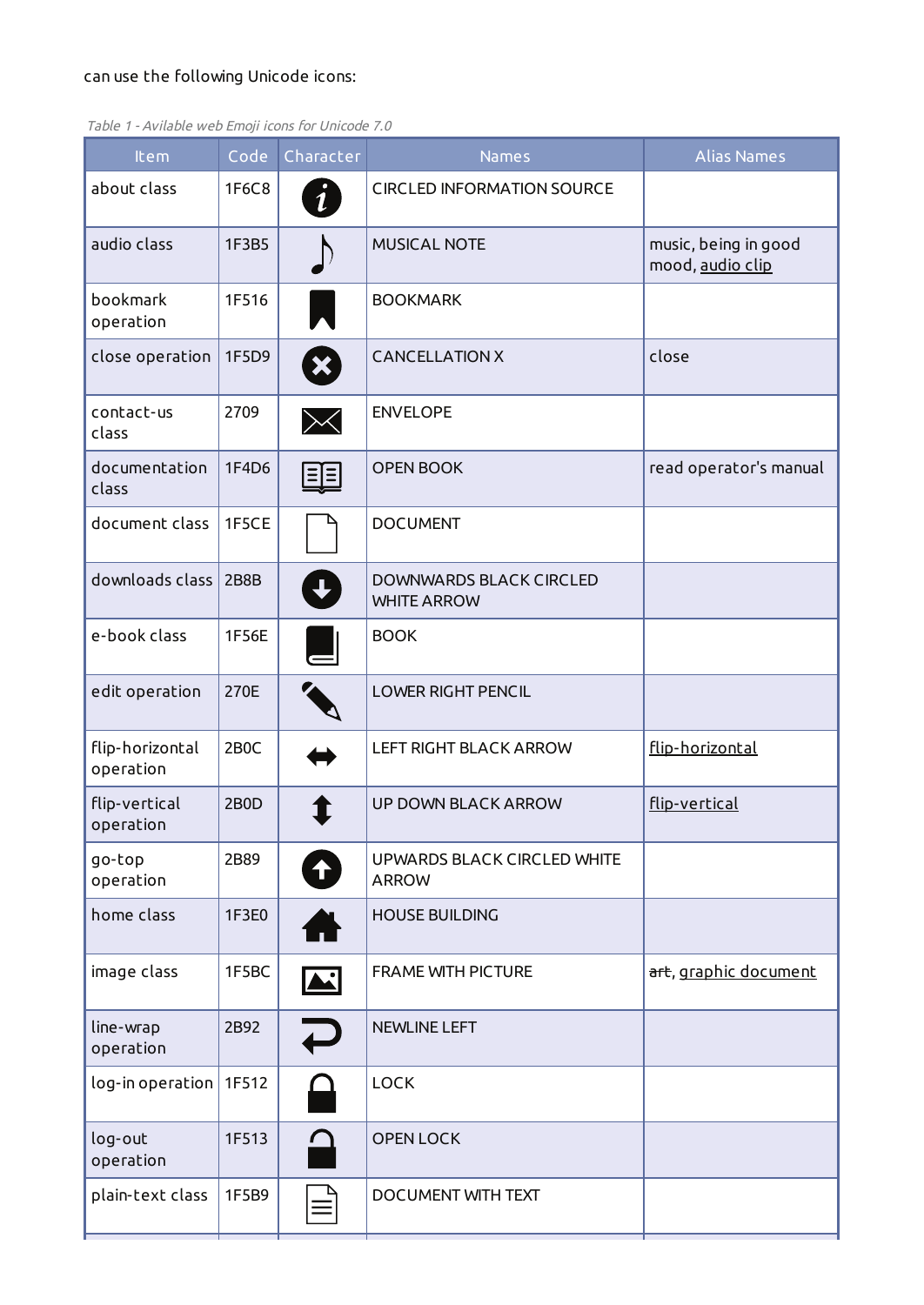| preferences<br>class           | 2699  |                                 | <b>GEAR</b>                                                                      | tchnology, tools,<br><b>preferences</b>        |
|--------------------------------|-------|---------------------------------|----------------------------------------------------------------------------------|------------------------------------------------|
| presentation<br>class          | 1F5BB | $\frac{\mathbf{e}}{\mathbf{A}}$ | <b>BOCUMENT WITH PICTURE</b><br><b>BLACKBOARD WITH STATICAL</b><br><b>SHAPES</b> | presentation                                   |
| print operation                | 1F5A8 |                                 | <b>PRINTER</b>                                                                   |                                                |
| privacy-policy<br>class        | 1F512 |                                 | <b>LOCK</b>                                                                      | <u>privacy</u>                                 |
| products class                 | 1F4E6 | $\frac{\infty}{\blacksquare}$   | <b>PACKAGE</b>                                                                   | commodities                                    |
| rich-text class                | 1F5BA | 菲                               | <b>DOCUMENT WITH TEXT AND</b><br><b>PICTURE</b>                                  |                                                |
| rotate-left<br>operation       | 2B10  |                                 | <b>LEFTWARDS ARROW WITH TIP</b><br><b>DOWNWARDS</b>                              | rotate-left                                    |
| rotate-right<br>operation      | 2B0E  |                                 | RIGHTWARDS ARROW WITH TIP<br><b>DOWNWARDS</b>                                    | rotate-right                                   |
| search<br>operation            | 1F50D |                                 | LEFT-POINTING MAGNIFYING GLASS                                                   | search                                         |
| services class                 | 1F527 |                                 | <b>WRENCH</b>                                                                    | service                                        |
| show-<br>comments<br>operation | 1F4AC |                                 | <b>SPEECH BALLOON</b>                                                            | comic book<br>conversation bubble,<br>comments |
| terms-of-use<br>class          | 2696  |                                 | <b>SCALES</b>                                                                    | legal term,<br>jurisprudence                   |
| video class                    | 1F39E |                                 | <b>FILM FRAMES</b>                                                               | film clip                                      |

 Underlined term means proposal. Notice also that I redfined 1F5BB as an icon for presntation document.

Whilest, web developer still not find matching unicode addresses for the following classes and operations, which means it need to be added in the official/final Unicode 7.0 release:

| <b>Item</b>                   | Propsed<br>Code  | Character        | <b>Names</b>                             | <b>Alias Names</b> |
|-------------------------------|------------------|------------------|------------------------------------------|--------------------|
| full-screen<br>operation      | 23FB             | K X<br><b>KY</b> | FOUR ANGULAR ARROWS FACING<br><b>OUT</b> | full-screen        |
| exit-full-screen<br>operation | 23FC             | XK<br><b>XK</b>  | FOUR ANGULAR ARROWS FACING<br>IN         | exit full-screen   |
| package class                 | 2BE <sub>0</sub> |                  | <b>TIED FOLDER</b>                       | archive,           |

Table 2 - Propsed web Emoji icons for Unicode 7.0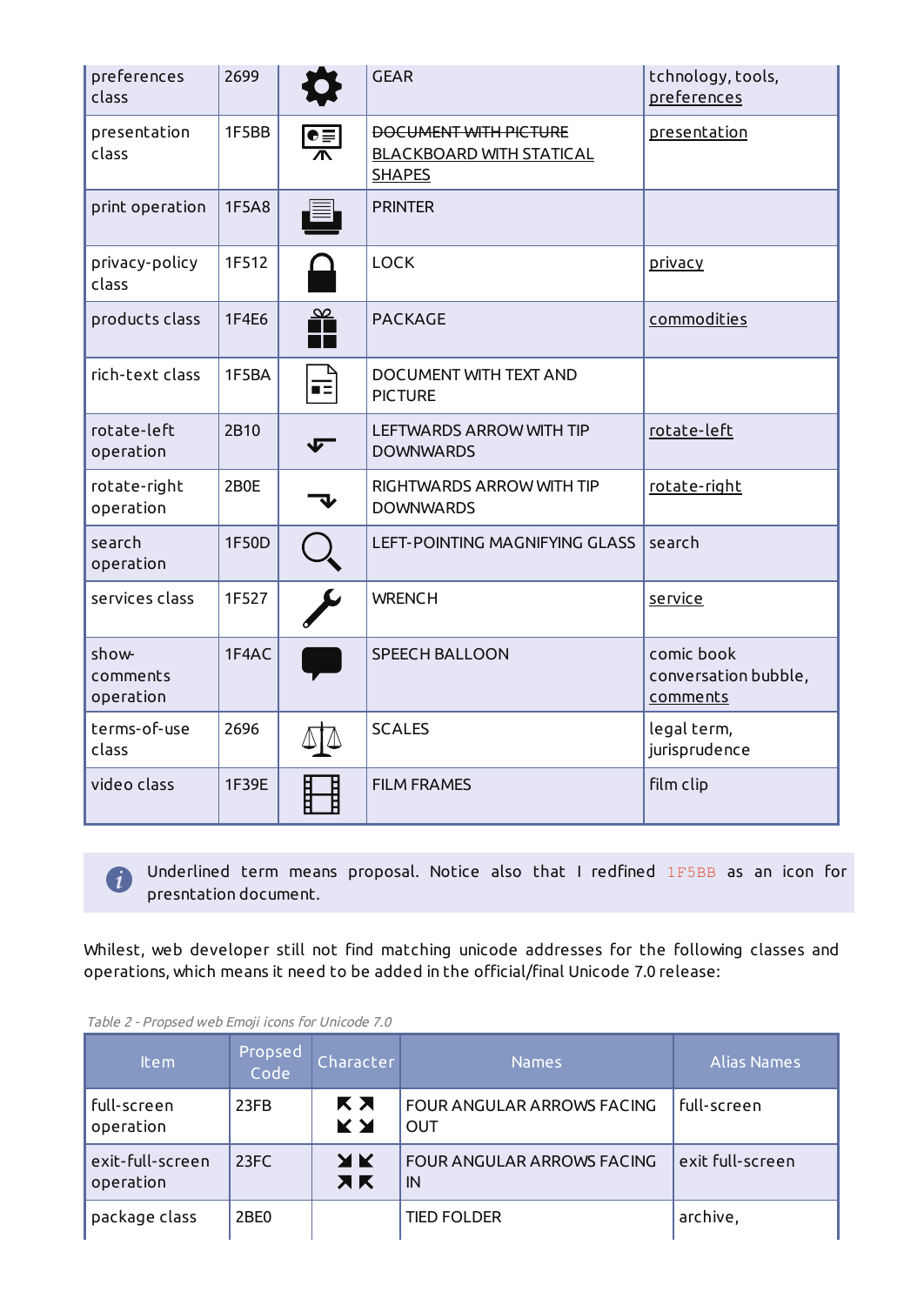|                            |             |                   |                                                           | compressed<br>document |
|----------------------------|-------------|-------------------|-----------------------------------------------------------|------------------------|
| spreadsheet<br>class       | <b>2BE1</b> | $\mathbf{h}$      | DOCUMENT WITH TABLE OR BAR<br><b>CHART</b>                | spreadsheet            |
| database class             | 2BE2        |                   | <b>DRUM</b>                                               | database               |
| FAQ class                  | 2BE3        | 9                 | <b>TWO SPEECH BALLOONS WITH</b><br><b>QUESTION MARK</b>   | FAQ                    |
| help class                 | 2BE4        |                   | <b>LIFE RAFT</b>                                          | help                   |
| <b>RSS class</b>           | <b>2BE5</b> |                   | <b>RSS SYMBOL</b>                                         |                        |
| shopping-cart<br>class     | 2BE6        |                   | <b>SHOPPING CART</b>                                      |                        |
| crop operation             | 2BE7        |                   | <b>CROP SYMBOL</b>                                        | сгор                   |
| menu operation             | 2BE8        | $\equiv$          | THREE HORIZENTAL LINES                                    | menu                   |
| share operation            | 2BE9        |                   | THREE NODES CONNECTED USING<br><b>TWO LINES</b>           | share                  |
| zoom-in<br>operation       | 2BEA        |                   | RIGHT-POINTING MAGNIFYING<br><b>GLASS WITH PLUS SIGN</b>  | zoom in                |
| zoom-out<br>operation      | 2BEB        |                   | RIGHT-POINTING MAGNIFYING<br><b>GLASS WITH MINUS SIGN</b> | zoom out               |
| zoom-fit<br>operation      | 2BEC        | (ロ)               | RIGHT-POINTING MAGNIFYING<br><b>GLASS WITH FRAME</b>      | <b>fit</b>             |
| zoom-original<br>operation | 2BED        | $\left( 1\right)$ | RIGHT-POINTING MAGNIFYING<br><b>GLASS WITH 1 NUMBER</b>   | original size          |

# Recomendations for W3C: Representing Icons Using CSS

W3C standards  $\oplus$  stated that icons should be represnted using the following syntax:

```
<menu>
         <menuitem icon='page-about.png'/>
         <menuitem icon='domain-settings.png'/>
</menu>
```
Unfortunately, this standard will not allow you to implement the popular ways used nowadays to represent icons, whether through CSS Sprites or embedded fonts technology, it's a backward movement, and it means representing each icon using an independent image file, and therefore fatiguing the network with too many request for downloading a large amount of images.

As an alternative, I suggest representing icons using CSS pseudo element, not as an HTML element's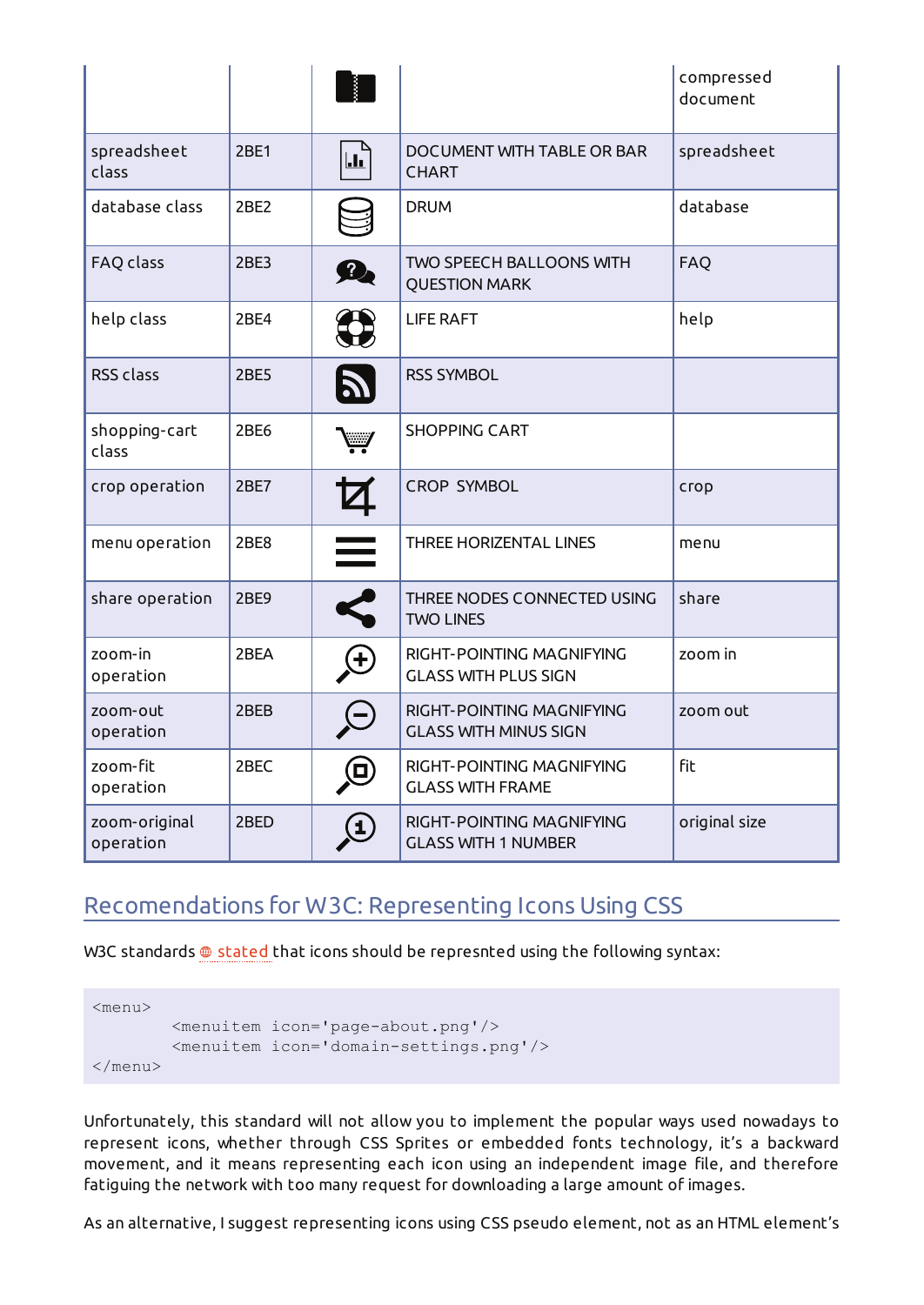attribute. The reason for this is that icon -even though it represents an attribute- but:

- First of all; it's a presentation attribute, and therefore must be represented using CSS rather than HTML,
- Secondly, it's a rich attribute; an attribute needs attributes. These kind of attributes are usually represented using something called Pseudo Element.

practically; in the HTML page, we'll use the element MenuItem with a class name, and in CSS file we'll use a pseudo element called  $:$ icon, to be able to adjust all the presentation attributes of this icon, just like content, font name, font size, and position.

```
<menu>
         <menuitem class='page-about'/>
         <menuitem class='domain-settings'/>
\langle/menu>
```

```
.page-about:icon {
        content: char(i);
         font: 10pt RichStyle;
         icon-position: top;
}
.domain-settings:icon {
        content: char(\Phi);
         font: 10pt RichStyle;
         icon-position: top;
}
```
### Icon Standardization for Desktop Applications

A few years ago, Tango Icons project have tried to set a standard for icons naming for Linux, in order to be addressed in a standard way. However, I think that Unicode 6.0+ now represents a reliable alternative to be adopted as a standard for addressing icons within the software process.



Here is an express view of proposed icons for desktop and mobile icons, inspired by Unicode 7.0 Beta itself.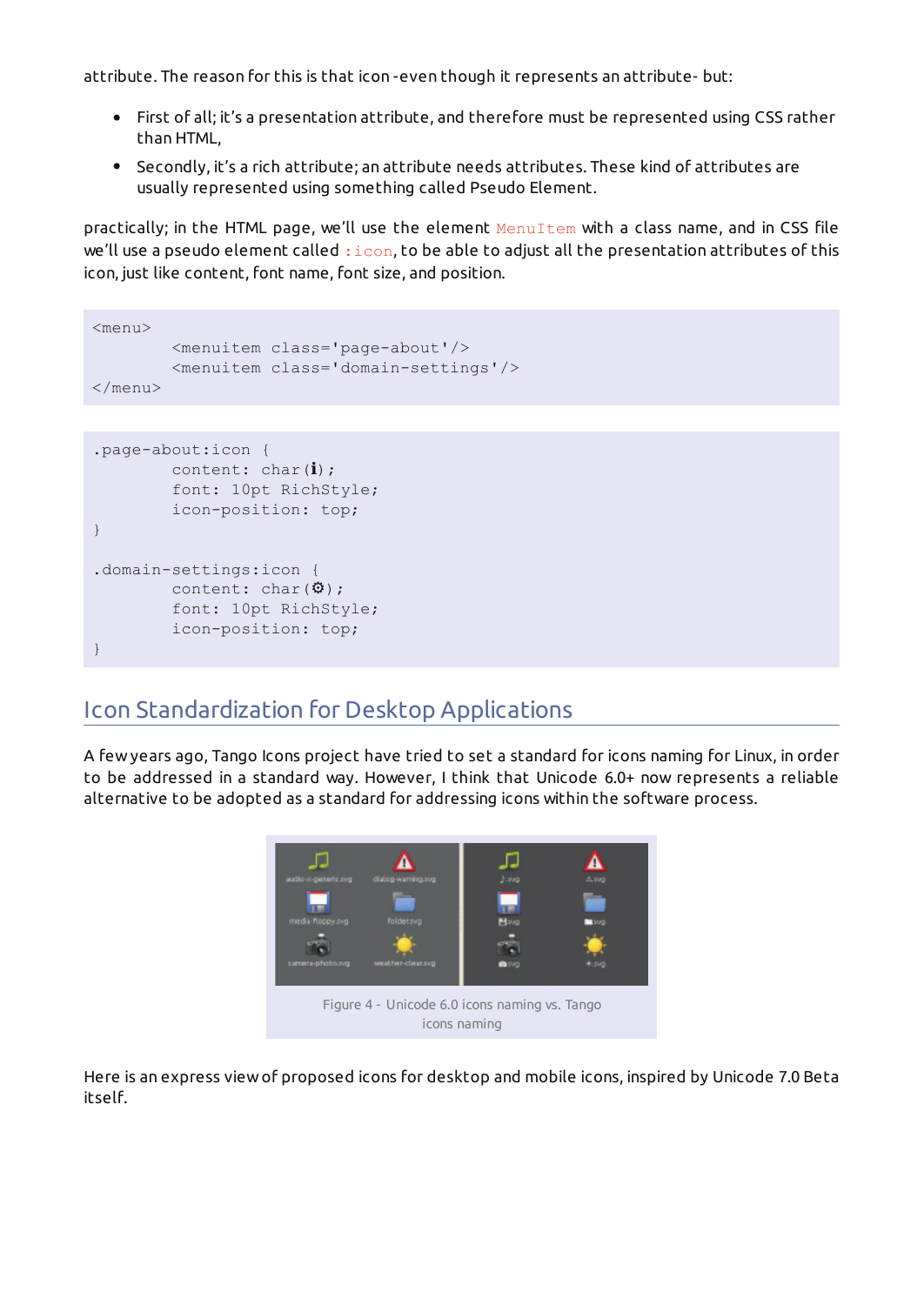

# Conclusion

- Some Emoji icons for web environment need redefining, as shown in Table 1.  $\bullet$
- Some Emoji icons for web environment are missed, and need to be added to Unicode as  $\bullet$ shown in Table 2.